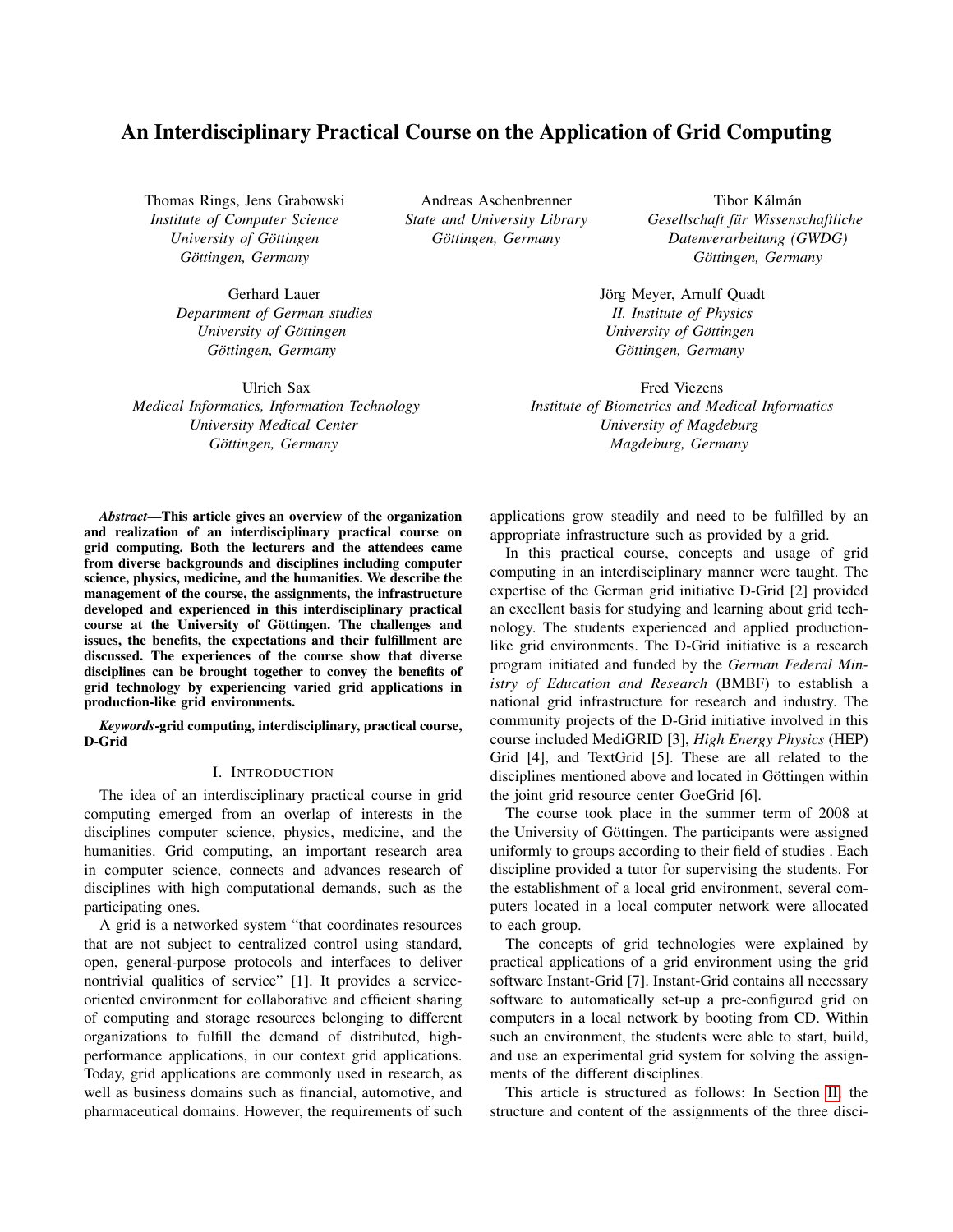plines are explained. Afterwards in Section [III,](#page-4-0) we describe the technical environment that the students used to solve the assignments. In Section [IV,](#page-5-0) we present the evaluation of the described course. In Section [V,](#page-6-0) we consider related work. Finally, we conclude with results and an outlook in Section [VI.](#page-6-1)

# II. COURSE DESCRIPTION

<span id="page-1-0"></span>The goal of the course was to teach the concepts of grid computing by the application of grid computing independently of the field of study of each participant. In this section, the course and the posed assignments are described.

### *A. General Structure*

The assignments addressed the HEP Grid of physics, the MediGRID of medicine, and the TextGrid of the humanities. All assignments involve inevitable concepts of computer science.

Each discipline developed a track of assignments, where each of the tracks referred to the corresponding D-Grid project. The students worked on the assignments on a rotational basis. The tracks of the assignments were structured in:

- 1) introduction and fundamentals,
- 2) exercises and practice, and
- 3) reflection and further discussions.

In part one of each track, the students prepared a report about the respective discipline that included the applications of grid computing in the fields of the discipline, their requirements, and the status of the related D-Grid project. During the preparation, the students looked into the specifics of the discipline and established connections between the discipline and grid technology. Furthermore, the students made suggestions and developed proposals for an optimization of the project with a focus on the grid perspective.

In part two, the students realized the ideas suggested in part one and solved practical assignments. This included the establishment of a production-like grid environment based on Instant-Grid and the technical realization of the assignments. Depending on the assignments, the students needed to discover, use, and start appropriate grid services and functionalities provided by *Globus Toolkit 4* (GT4) [8] or by the respective D-Grid project grid environment. With the help of these services, the students were able to develop efficient solutions for the assignments.

The assets of the solutions, as well as further optimization proposals were discussed and reflected in part three. At the end of each track, the developed grid software was presented and executed. The presentation included the design and challenges of the development, issues, and proposals regarding the existing solutions of the projects. These were then discussed and reconsidered. This also led to an improvement of the solutions presented by the students.

At the end of the course, the students compared the requirements and solutions between the three tracks. They reflected upon similarities and differences, but also expressed specific criticism and their opinions whether they would use grid technology for other areas.

# *B. Learning Objectives*

The goals of the course can be divided into two areas – one related to technical knowledge about grid computing and, the other – to soft skills. The goals related to technical knowledge included understanding, explaining, and applying grid computing technology, in particular:

- concepts of grids,
- requirements of grids especially related to different disciplines,
- application and usage of grid technology on areas in different disciplines based on D-Grid projects,
- migration of legacy applications into a grid environment, and
- experiencing advantages of grid computing.

The goals related to soft skills on the other hand focused on the students' abilities to communicate clearly in the context of a wide range of topics, such as:

- collaboration across disciplines,
- establishment of effective and manageable team work in a heterogeneous environment,
- discussing results in a clear, structured, and concise manner,
- critical thinking,
- gathering and accessing relevant information from a library and other information resources,
- explaining the scientific method including the concepts of hypothesis and experimental controls, and why objectivity is essential, and
- writing effectively in an appropriate style and depth,
- integration and application of knowledge and experiences.

These learning objectives were promoted in several ways. These included team meetings with the instructors of the respective discipline, introductions to the disciplines, grid concepts, and available grid services. Furthermore, weekly assignments and tutorials of the grid used in the respective D-Grid projects were given. These activities were extended by regularly discussions, and final presentations.

# *C. D-Grid Projects Located in Gottingen ¨*

The D-Grid projects located in Göttingen supported by several faculties of the University of Göttingen built the basis for the assignments. The projects are described in the following.

*1) MediGRID:* The MediGRID project uses grid computing systems as an underlying infrastructure for providing services that access distributed applications supporting biomedical research, clinical research, and image processing.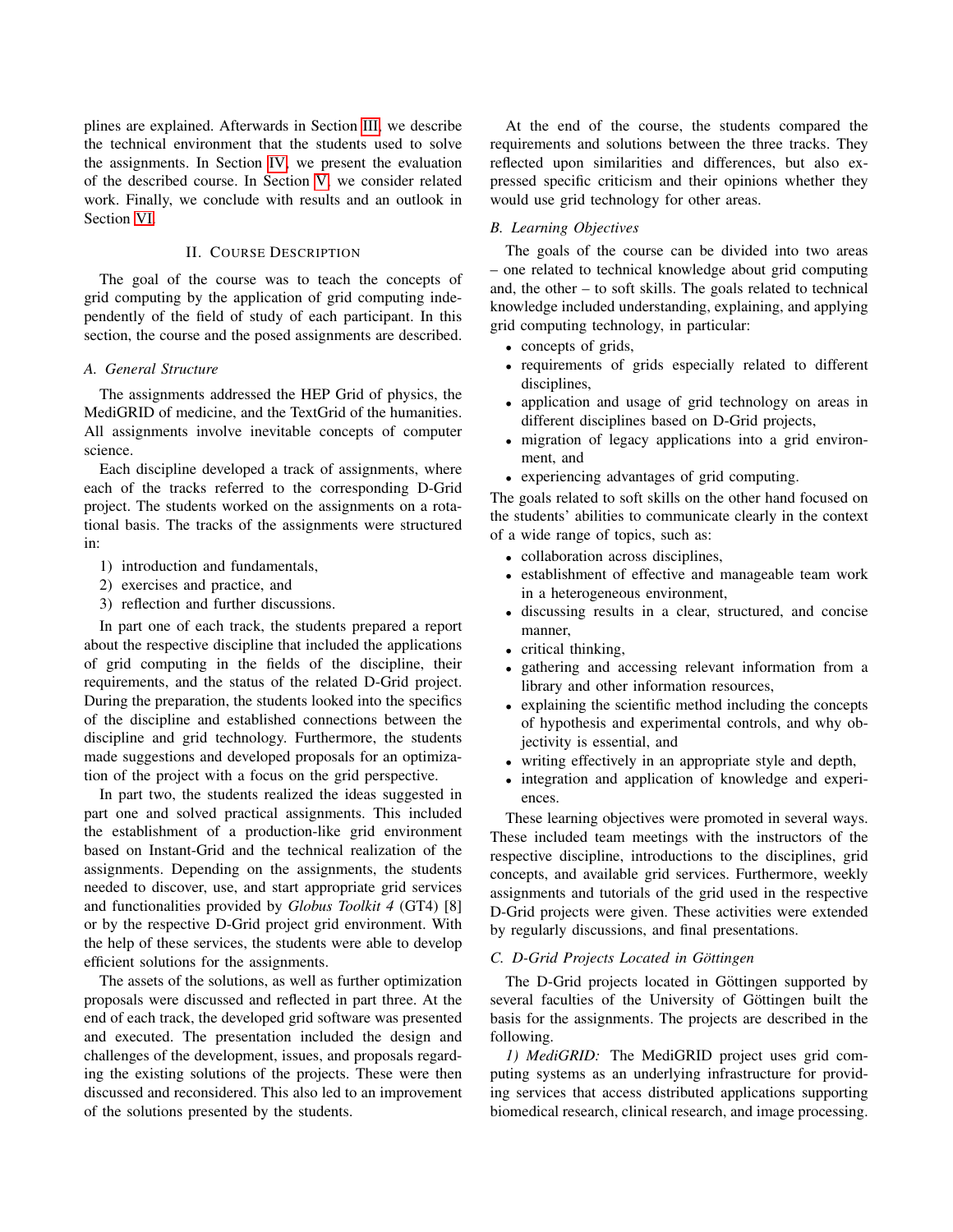These applications require high-performance computing and may access data from geographically distributed locations. The project represents institutions in the area of medicine, biomedical informatics, and life sciences. The objective was the development of a grid middleware integration platform enabling biomedical life science services. For this, four methodological modules (middleware, ontology, resource fusion, and e-Science) have been developed and served for the establishment of a grid infrastructure implementing the specific requirements of biomedical users [9]. Therefore, the grid middleware has been embedded in a user-friendly environment that allows intuitive access to e-Science services for biomedicine. Applications for image processing, ontology, and biomedical informatics are incorporated in a web based portal [10] that is easily accessible and usable. The services that access these application are based on an enhanced security model with different security levels. This is required because access to specific secured resources which host pseudonymized patient data is needed for the computation of medical data, e.g. for investigations on specific disease patterns [11].

A major requirement in up-to-date biomedical research is the creation, maintenance and usage of data located in shared resources. In MediGRID, this need is fulfilled by grid services provided in the e-Science platform that is continuously available. Within this platform, costs for the usage of resources for necessary tasks are pre-calculated and policies are established to allow a reliable deployment. Data can be stored and processed by using grid services independently of the geographical location. MediGRID demonstrates the feasibility and usefulness of grid services in medicine and life sciences by applying these services in biomedical research with multidimensional data and by correlating genotypic and phenotypic data.

*2) HEP Grid:* The D-Grid initiative supports the world wide *Large Hadron Collider* (LHC) [12] computing grid of the *High Energy Physics* (HEP) community. The LHC is a proton-proton collider at CERN in Geneva, Switzerland, where multi-purpose experiments – *A Toroidal LHC AparatuS* (ATLAS) [13] and *Compact Muon Solenoid* (CMS) [14], – and two specialized experiments – LHCb [15] and Alice [16] – are performed. The computing challenges of these experiments are enormous. For example, the ATLAS experiment produces data in the order of 300 MB/s. This data needs to be reconstructed, i.e., the signals of the various detector components are combined to reconstruct the particles that are produced or scattered in the collision of protons. The demand on storage and computing resources can only be handled with modern grid systems.

Different kind of grid applications exists in the HEP community. Scientists all over the world access the experimentdata to perform a variety of physics analyses. This data is replicated to grid sites all over the world to avoid data loss. However, individual analysis jobs can also be very data or computing intensive. Thus they may need to be switched to another data location. In addition, detector components need to be calibrated regularly. The calibration jobs take detailed measured data as input and are performed on remote grid sites.

A large fraction of the grid jobs calculate simulated collision events, so-called Monte Carlo events. For a physics analysis, simulated and measured data of roughly the same size are required. Monte Carlo events are continuously produced to increase the available statistics. Similar to the measured data, the calculated Monte Carlo event-results are distributed on the grid for world wide access.

*3) TextGrid:* TextGrid is the humanities project in the D-Grid initiative. It establishes a trusted repository (TextGridRep) that ensures the long-term availability, interoperability and re-usability of research data in the humanities. Furthermore, TextGrid provides a platform for the codevelopment and sharing of dedicated services.

The humanities are a large and diverse discipline. TextGrid's first dedicated target group within the humanities are philologists, linguists, musicologists, and art historians. For these scholarly fields, TextGrid provides a virtual research environment (TextGridLab) that offers a single point of entry to specialized tools, content, and collaborative spaces.

The TextGrid infrastructure is based on the grid middleware GT4 with extensions along several lines to meet the requirements of research areas in arts and humanities. First of all, TextGrid developed a gateway between *Grid Security Infrastructure* (GSI)-based security – which is prevalent in grid environments – and Shibboleth [17] – prevalent in higher education. Another major effort was the integration of repository technologies for data and metadata management [18] solving problems of long term data preservation. On higher architectural layers, TextGrid creates an open service environment and provides a grid-based, interactive client based on the Eclipse Rich Client Platform [19].

#### *D. Assignments of the Disciplines*

In the following, the tracks according to the D-Grid project are described corresponding to the structure presented previously.

*1) MediGRID track:* Within this track taught by the biomedical informatics group, a brief and practical introduction to different biomedical applications in the MediGRID web portal was given. The participants used and experienced applications for medical image processing, bioinformatics, and clinical research in the MediGRID portal. Before using these applications, the students needed to be authenticated. For this purpose, they acquired X.509 certificates belonging to the *Virtual Organization* (VO) "Education" from the German D-Grid Initiative that was established especially for this course and for later teaching purposes. After applying this certificate to the MediGRID portal, the participants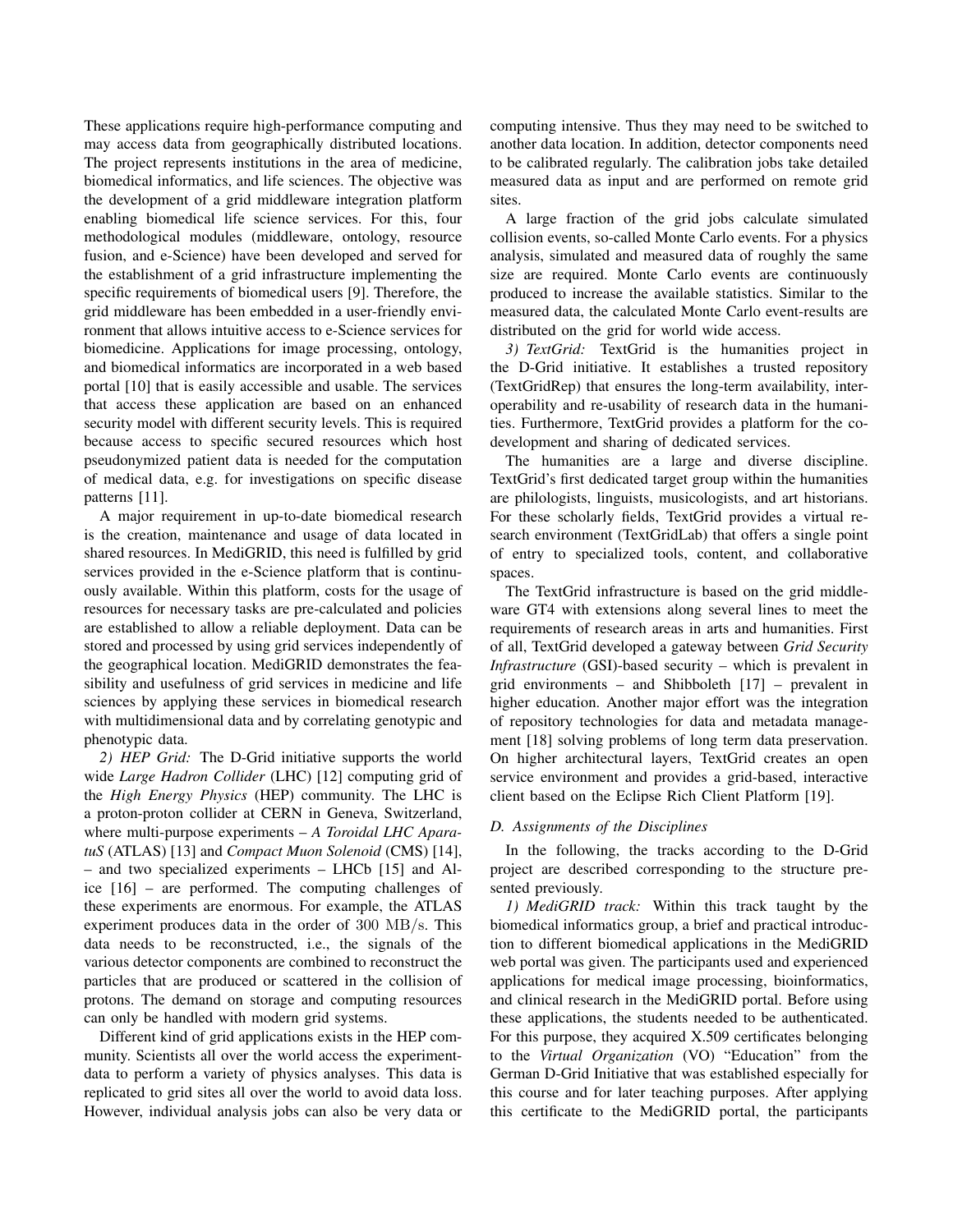were authorized to use protected medical grid resources and to execute selected grid applications of the MediGRID portlets [11].

In part two of the MediGRID track, application programs from the production grid portal, such as image processing (3D ultra sound), bioinformatics (gene prediction) and clinical research (biosignal processing), as well as an identification portlet (as a Java deployment service) were gridified and added to the Instant-Grid environment. The distribution into the grid was carried out by command-line instructions. These commands were transferred into a shell script and started on available computing resources. The sequence of commands in this script corresponds to a grid workflow. A workflow is an abstraction of complex processes in the grid software stack. This script was exemplified by gridifying a gene prediction algorithm for the comparison of two species. The developed workflow was applied in the Instant-Grid environment and reflected the same operations that would have been stated on resources in the grid offered by MediGRID. The results of solutions and adjustments developed by the participants were taken into consideration in ongoing MediGRID developments.

In the third part, the discussions and reflections focused on issues about ensuring privacy of hardware and software resources. These included topic such as security requirements in application classes related to privacy levels compared to existing security measurements. Specific aspects as the need of certificates, and the procedure of applicable and operable security levels (security vs. usability) were considered. Finally, it was discussed which requirements future medical grid applications need to fulfill, and how ethical aspects and the acceptance of the end user need to be considered. The result was a report that has been presented for discussion in the MediGRID community at the university.

*2) HEP Grid track:* The goal of this track was to give insights on typical demands of computing required by modern particle physics experiments and to study the various challenges posed. The DØ experiment [20] at the Tevatron, a proton-antiproton collider at the Fermi National Accelerator Laboratory [21] in the USA was taken as an example. At the Tevatron, packets of protons and anti-protons collide at their highest possible energy at a rate of 2.5 MHz. After an online event pre-selection, the signals of the scattered and newly produced particles are recorded by the DØ detector at a rate of 50 Hz. The average size raw data of a single event is 250 KB. The experiment runs since 2001 so that already an enormous amount of data has been stored. From the raw data, physic objects are reconstructed and stored to further process them in various analyses.

In the first part of this track, the simulation of DØ events was performed step by step. The workflow of the simulation chain and the workflow scripting system were investigated in detail. From the duration of the simulation of single events and the file size of the different output data, the demand on computing and storage resources of the whole experiment was extrapolated. As an example, in 2005 the DØ experiment reprocessed 250 TB of raw data. Such enormous challenges for computing can only be handled with grid clusters distributed world-wide.

In the second part of the HEP Grid track, the interactive simulation of Monte Carlo data was adopted in such a grid environment. This has been accomplished by the use of Instant-Grid, similar to other tracks of the lab course. The students submitted simulation jobs to the Instant-Grid environment via commands provided by GT4. The use of a command line interface and scripts or macros is the typical way of applying grid computing in high energy physics. In addition, an supplementary introduction to gLite was given. GLite is the grid middleware of choice in the HEP Grid.

The third part included reflections and discussions of various grid applications addressed in HEP. Aspects like data archiving, data security and safety, data management, the structure of a grid system, demands on the middleware, and possible future developments were discussed. The students' conclusions were that grid computing has permanently been used for the production and storing of physic experiments and Monte Carlo data. For the calculation and analyses of the data, a stable, standardized, and tested grid environment is more important than the application of the latest features of grid technologies.

The computing challenges of experiments at the LHC at CERN in Switzerland increase the need of grid computing in high energy physics even more. As an outlook, the requirements of the Fermilab and the CERN experiments were compared.

*3) TextGrid track:* Building on the experiences of the D-Grid humanities project TextGrid, this track provided students with an overview of the opportunities of the e-Infrastructure used in the humanities. The first part of the track introduced exemplary research activities in the humanities including research on languages, literature, and art history, covering their diverse scholarly workflows [22]. Building on these information, the students derived requirements for grid technologies posed by the humanities. Amongst the scenarios mentioned by students were collaborative and interactive workflows, as well as data curation – the preservation, interoperability, and re-usability of digital objects. Particularly, the replication of data across multiple grid nodes potentially raises the stability and availability of data over long periods of time.

In the second part, students practiced how grid technologies support data curation. For an assignment, students replicated digitizations of ancient texts to distributed grid nodes using standard grid protocols. Further extending this exercise, the replicated data were processed at the distributed nodes with a typical function of data curation: the migration of digital objects between formats of varying quality or stability, e.g. proprietary formats versus standard formats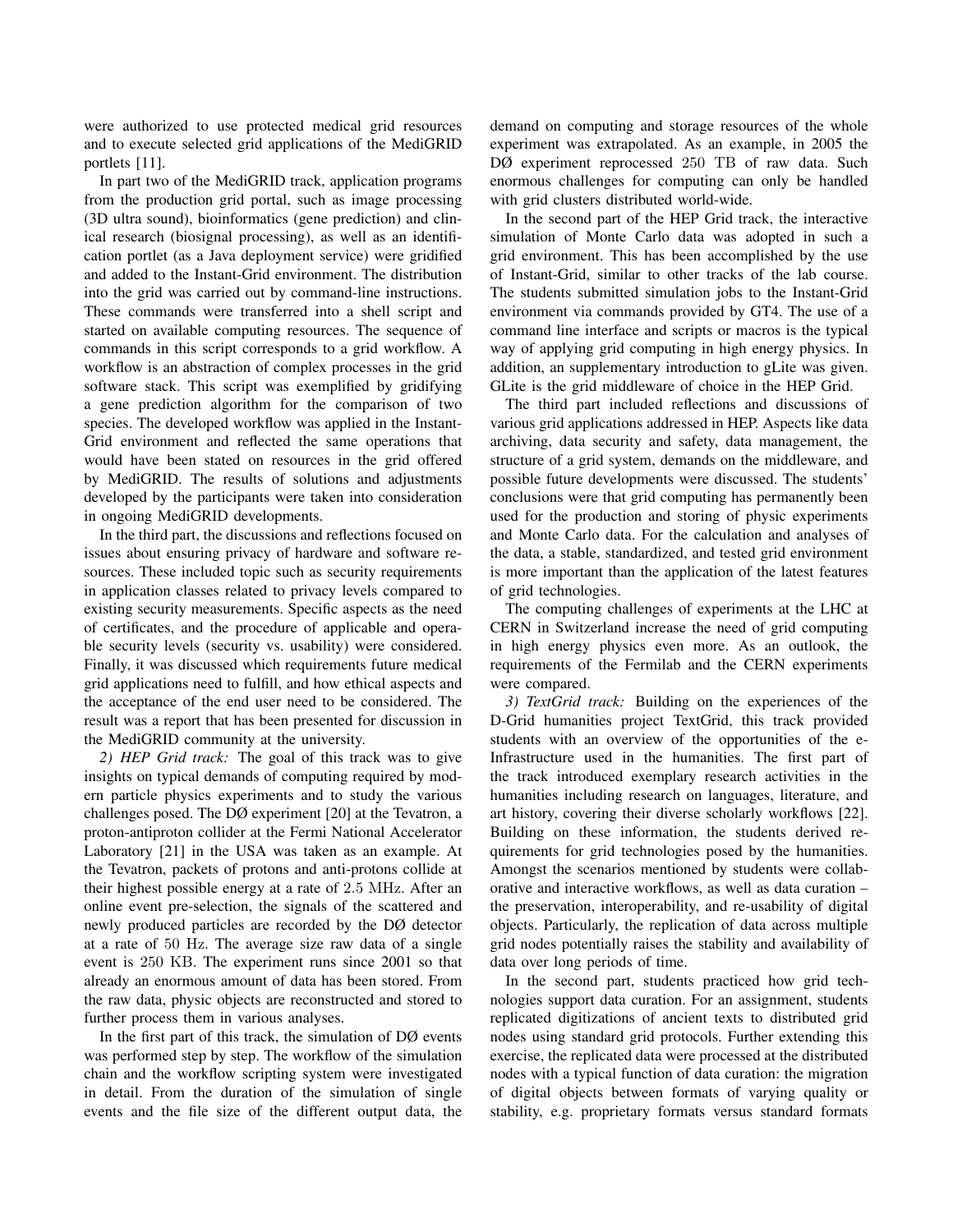with public format specifications. In particular, students were asked to take the digitize high-quality preservation formats (100 megabyte TIFF images without compression) and convert them into a scaled-down copy for presentation purposes (1 megabyte JPEG2000 format) making best use of distributed processing in the storage grid.

The discussions in the third part of the track reflected the opportunities of grid technologies for the arts and humanities. During the discussions, the perspective reverted, and students highlighted possible contributions of the humanities to current e-Infrastructure technologies. This includes existing mechanisms for data curation such as repository technologies that establish reference networks of data (cf. data-centric science [23]), as well as virtual research environments that foster collaboration through exchange of data and methodologies. Discussions about the integration of such systems into existing e-Infrastructure environments helped students to understand the opportunities and limitations in both worlds.

#### III. TECHNICAL CONFIGURATION

<span id="page-4-0"></span>The practical realization of the course assignments required grid software. We chose Instant-Grid since it offers simplified possibilities for starting local computer grids and its software components are compatible with the ones utilized by D-Grid. Instant-Grid employs the open source grid middleware GT4 and is based on a Knoppix-Linux [24] environment. With the GT4, Instant-Grid provides a preconfigured security infrastructure and services for job management, data handling, and information delivery. With the Instant-Grid Live-CD, a computer grid can be started without a complex installation. This environment allowed the students to study and use a grid on their own computers without the restrictions that are associated with a remote production grid environment. However, starting many Instant-Grids on the same local computer network requires specific adjustments, as described in this section.

#### *A. Configuration in an Existing Local Network*

Instant-Grid was originally designed for closed *Local Area Network*s (LANs) in order to avoid conflicts with services, such as *Dynamic Host Configuration Protocol* (DHCP) services that run in the existing network. Thus, starting many Instant-Grids on the same local computer network is not possible without further adjustments. Therefore, the computers used for the course and required to boot Instant-Grid had to be separated from the lab network. For this purpose, we established layer three networks on a layer two switch to which the computers were connected. We grouped the computers of one Instant-Grid into different *Virtual Local Area Network*s (VLANs) on the switch-level and separated them from the local computer network (lab network).

<span id="page-4-1"></span>

Figure 1: VLAN configuration

Figure [1](#page-4-1) illustrates two project groups, VLAN 1 and VLAN 2, in which each starts an Instant-Grid server with up to three clients independently from the other project group. The packages sent out from the Instant-Grid networks were labeled ("tagged") with the identifier of the VLAN, and filtered by a firewall to provide protection for the existing networks, and to route between the different virtual networks. The packages sent from the other networks, such as the lab network, did not have any labels ("untagged"), and thus were not filtered.

In our configuration, four computers from the lab network were configured and then assigned to each group. The students were able to start and configure their own grid on these computers. However, this was only possible at predetermined times, since the particular network configuration of VLANs had to be enabled by a course mentor. After the students finished their activities in their local grid, the network switch needed to be reset to the original configuration. This was necessary because of security reasons that require that only the standard operating system is started.

To access the Internet from the Instant-Grid network, *Network Address Translation* (NAT) had to be set up on the Instant-Grid server as well as on the router of lab network, i.e., on the lab network server. Figure [2](#page-5-1) illustrates the NATgateways of our configuration.

#### *B. Technical Challenges of Instant-Grid*

Instant-Grid is based on Knoppix-Linux. Because of its Live-CD design, neither a component for the management of user accounts was provided, nor a configuration could be written permanently. Therefore, it was not feasible to create permanent grid user accounts. Grid user accounts have additional but very specific requirements according to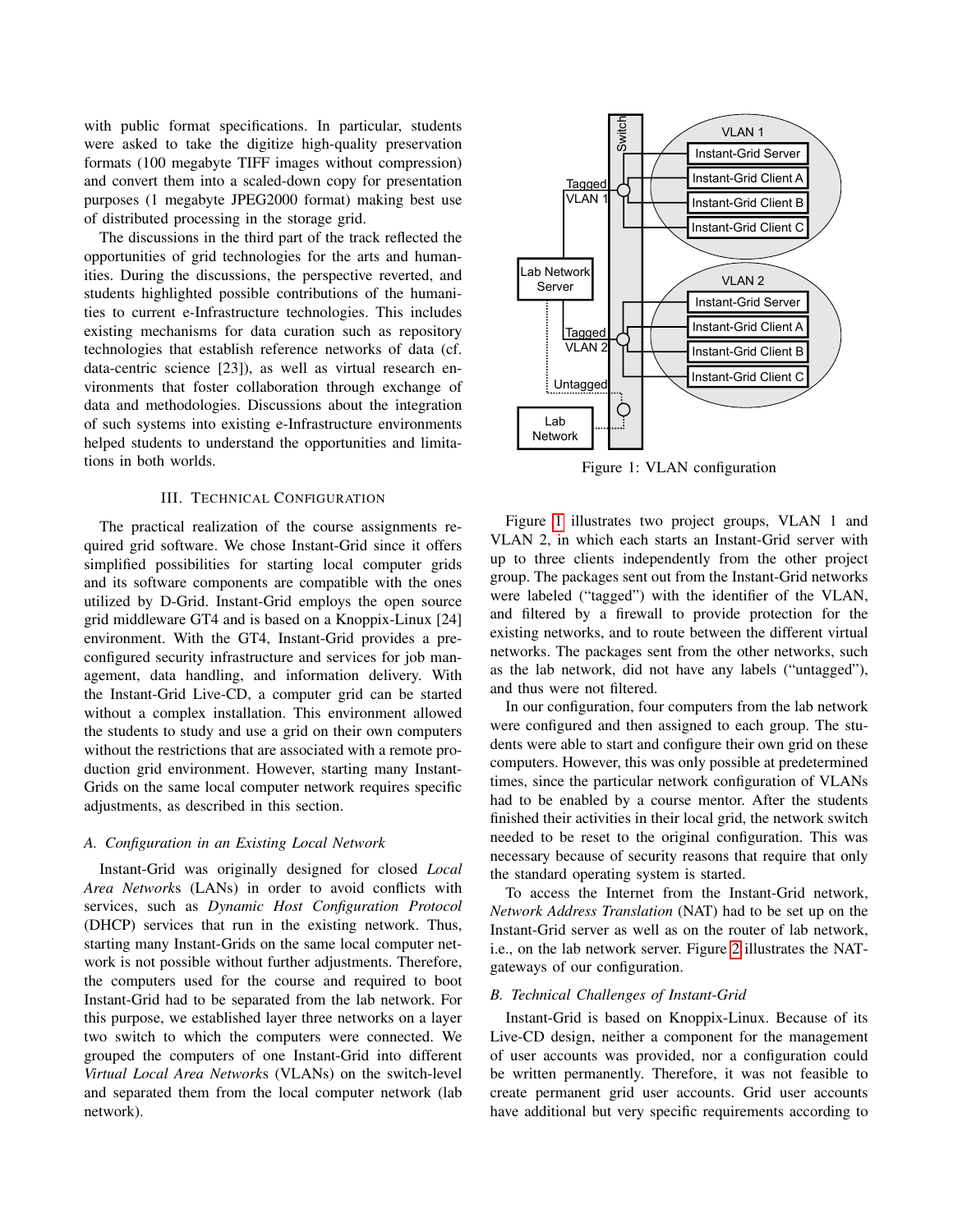<span id="page-5-1"></span>

Figure 2: NAT configuration

TABLE I. FIELD OF STUDY OF THE PARTICIPANT

| Computer Science   Physics   Medicine   Humanities |  |  |
|----------------------------------------------------|--|--|
|                                                    |  |  |

the grid environment compared with a usual Linux user account. The students were only able to work locally and, in addition, they needed to be supervised by a mentor, since misconfiguration of the network had to be avoided.

Instant-Grid requires a closed local network. Therefore, as described in the previous section, the integration of Instant-Grid into an existing network setup is a laborious task.

Students should not be able to make changes in the network configuration of a lab network server or set up the VLANs. In our setup, a script was started by a mentor, which then activated or deactivated the VLANs. If Instant-Grid had been started without configuring the VLAN, it could have caused serious conflicts within the lab network.

# IV. EMPIRICAL COURSE EVALUATION

#### <span id="page-5-0"></span>*A. Course Workload*

Due to organizational reasons, this practical course has been restricted to 16 participants. 16 students with heterogeneous backgrounds and training attended the course. The distribution of the fields of study of the participants is shown in Table I. The number of participants studying in the humanities was adequate. While the "digital humanities" are gaining speed in applying computer science technologies in their research, awareness about digital infrastructures such as grid technologies, as well as the adaptation of infrastructure technologies to the requirements of the humanities still remains to be increased.

#### *B. Student Perceptions*

Overall, the course has been evaluated as "good". The results of an anonymous feedback survey are summarized in Table II. They reflect the differences in the knowledge and the background of the participants. While students of technical studies missed details about programming, other students were overwhelmed by the technical detail. At the end of the survey, the students were able to make comments. One student mentioned that "it is preferable to work on the

| TABLE II. | PARTICIPANTS FEEDBACK SUMMARY |  |  |
|-----------|-------------------------------|--|--|
|-----------|-------------------------------|--|--|

| <b>Assertion</b>                                                            | Average | Median         | <b>Standard</b><br>deviation |
|-----------------------------------------------------------------------------|---------|----------------|------------------------------|
| The course was excellent                                                    | 3,43    | 4              | 0,73                         |
| The requirements of the course were<br>too high                             | 2,14    | $\overline{2}$ | 0,83                         |
| The dimension of the course was too<br>big                                  | 2,57    | $\overline{2}$ | 1,29                         |
| At any time, I fulfilled the required<br>premises of the course             | 3,71    | 4              | 0,77                         |
| Relevant content could be<br>differentiated from irrellvant content         | 2,57    | 2              | 1,06                         |
| The contents of teaching were<br>demonstrated by examples and<br>viewings   | 3,57    | 4              | 0,72                         |
| Difficult terms have been clarified<br>during the course                    | 3,29    | 3              | 0,6                          |
| The used media (blackboard, beamer,<br>etc) were appropriate for the course | 4,14    | 4              | 0,61                         |
| The assignments were structured in<br>an excellent manner                   | 2,43    | $\overline{2}$ | 1,18                         |
| The speed of the course was too slow                                        | 2,57    | 3              | 0,73                         |
| The noise level during the course was<br>very distracting                   | 1,43    | 1              | 0,73                         |
| Questions were answered during the<br>course.                               | 4,86    | 5              | 0,33                         |
| Before the course, my interest of the<br>topic was very high                | 4,14    | 5              | 0,92                         |
| After the course, my interest of the<br>topic was very high                 | 3,71    | 4              | 1,08                         |
| Cross-references to other lectures<br>were recognizable                     | 2,86    | $\overline{2}$ | 0,78                         |
| The benefit for a later employment is<br>very high                          | 2,57    | 2              | 1,06                         |
| The lecturers showed high<br>professional competence                        | 4,43    | 4              | 0,33                         |
| The lecturers presented the content<br>of teaching in an excellent manner   | 3,29    | 3              | 0,7                          |
| I would recommend the lecturers to<br>fellow students                       | 3,57    | 4              | 0,72                         |

**Legend:**

1 to 5 scale: 1 ‐ "strongly disagree", 5 ‐ "strongly agree"

assignments individually", and that "the assignments could include complex programming". Another student wrote that "it was interesting to know about financial and legal issues of grids". However, others mentioned the opposite. The foundations need to be taught at once and not repeatedly in the beginning of each track. Afterwards, the individual requirements of each discipline for grid and their differences can be imparted so that the student can learn to apply similar methods in different areas.

# *C. Tutor Perceptions*

In this practical course, each of the three disciplines provided tutors for supervising the students. However, the interdisciplinary manner of the course required more collaboration between colleagues and students than in other usual courses of the disciplines. The preparation of the course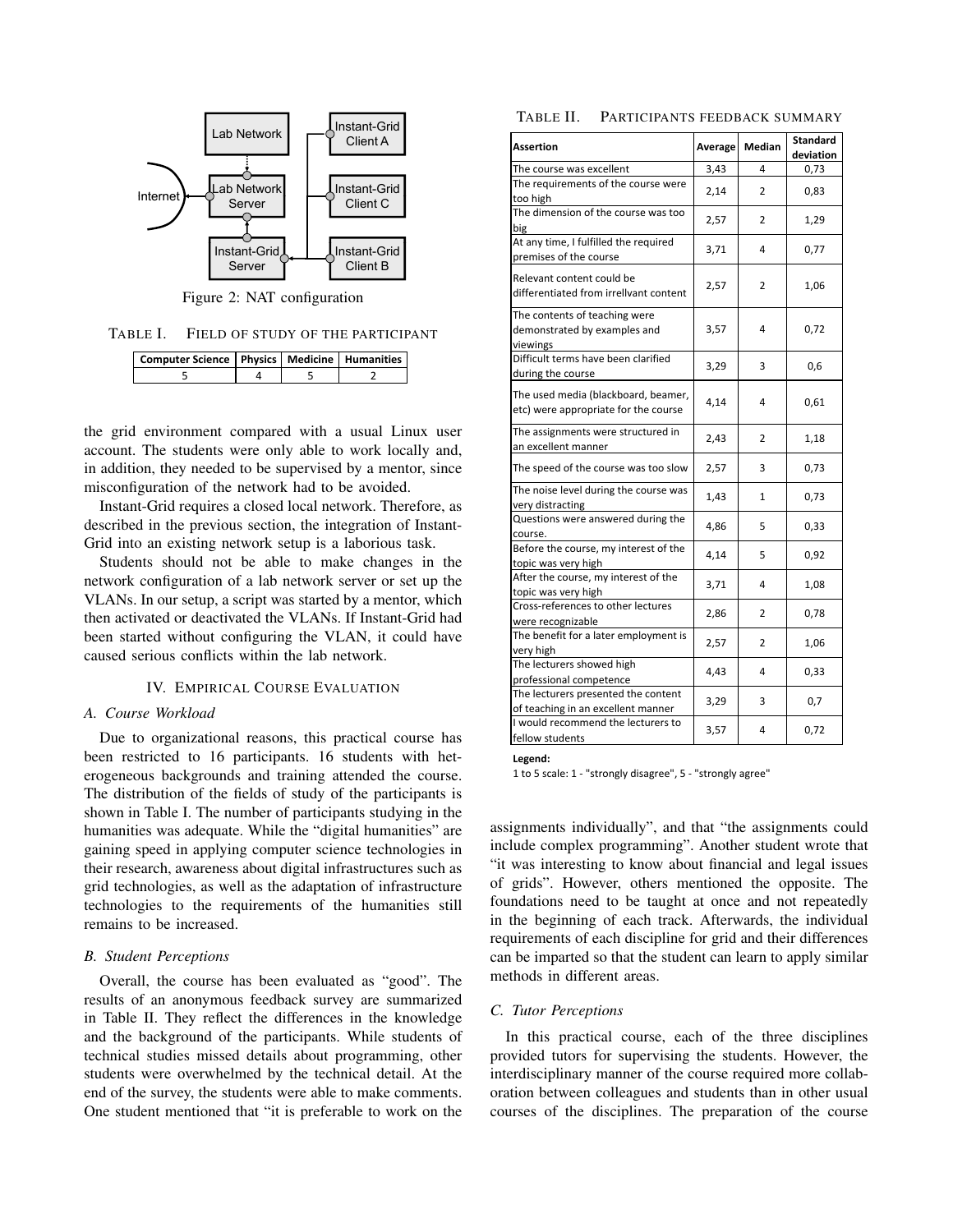took longer, because the different teaching methods and expectations of the different disciplines had to be evaluated, understood, and synchronized first. The tutors as well as the students had varying knowledge of the other disciplines and thus required proper introductions to the disciplines. Even technical terms for the same concepts of grid computing may vary. Also, it was necessary to get familiar with the technical environment chosen for the course so that the right tasks could be defined for the students.

Overall, the feedback given by the involved tutors showed that they had to dedicate more resources for preparing and supervising the course, but they also earned special competence for later teaching purposes.

#### V. RELATED WORK

<span id="page-6-0"></span>Several courses about grid computing have been taught at other universities. The courses focus mainly advanced computer science students. These include courses described in [25], or [26]. In contrast, Mache and Apon describe a course for undergraduate students only focusing on the computer science course of study [27]. They present five knowledge areas that should be covered by a grid computing course. This includes appropriate topics and exercises. Similar approaches of courses for undergraduate computer science students can be found in [28], or [29]. A top-down teaching approach is described in [30]. This means that the students begin with job submissions using a grid portal and, afterwards, they experience step-by-step the details of a grid computing infrastructure and its architecture.

The research projects and disciplines mentioned in this article offer in addition to the practical grid course an interdisciplinary seminary about grid computing in the winter term at the University of Göttingen. This lays the foundations for the students that attend the practical course about grid computing.

Our practical course aimed at students from diverse fields of study including physics, medicine and the humanities. They had to learn best practices from each field and its relation to grid computing. To our knowledge, this interdisciplinary approach of teaching grid computing is unique.

#### VI. CONCLUSION

<span id="page-6-1"></span>The interdisciplinary practical course on the application of grid computing has been evaluated as "good" by the students and thus can be considers a success. Overall, the course provided students with diverse perspectives on grid computing from the various disciplines involved – physics, medicine, computer science, as well as the humanities. From scholarly requirements to hands-on experiences, as well as discussions about the current state and the possible future of e-Infrastructure research. The distinct perspectives contributed to the precipitous learning curve of the students during the practical course.

For solving the assignments, the students had to learn to apply their knowledge on other disciplines, but also to explain their field of study to students of other fields of study, for example, for the realization of inter-domain software. Grid computing builds a bridge between different backgrounds offering innovative opportunities and promising ideas in each discipline. The students had to solve the assignments by combining advantages of each discipline through developing, applying, and experiencing different solutions. The students learned to propagate their ideas and to communicate problems as it was best for the interdisciplinary solution and furthermore, to realize their ideas in a grid computing environment using available resources most efficiently.

In the final discussion and post-processing of this interdisciplinary course, the interactions and teamwork between the students of the different fields of study were considered. The goal of the course was not that the humanities students have to program or that the computer scientist learns the processes of the genetic prediction, but that they work in a complementary manner and solve the assignments together in a team. Ideally, the physicist, for example, would ask the correct questions, the humanities student would introduce methods for answering the questions, the physician would contribute with background knowledge, and the computer scientist would developed a technical solution. In each track, the adequate roles were taken by the students and, therefore, the tracks could be solved in an complementary manner.

From the technical side, Instant-Grid has been proven as an ideal tool for the realization of the course. Instant-Grid is an adjustable and scalable instrument for ad-hoc grid applications. For short-term development, extensions such as specific portals and even complete development environments can be included.

Following the character of this practical course, solutions have been elicited to solve the assignments of the disciplines. For imparting knowledge of grid programming expertise, especially for computer science students, Instant-Grid is the tool of choice. We experienced that there is a great demand for grid-developers in the IT sector, but also in other sectors. However, conveying techniques of grid programming to students in an interdisciplinary course is not feasible, because students who do not study computer science get lost in the technical details. The computer science students were responsible for technical requests of the fellow students and for the realization of their solutions. However, a practical course about programming in a grid has been offered in addition in rotation with the course on the application of grid computing.

At the University of Göttingen, the grid computing teaching track is well established. Good evaluation results and several successful applications for future grants underpin the stability of Göttingen's grid infrastructure and emphasize the need for substantial grid teaching to educate junior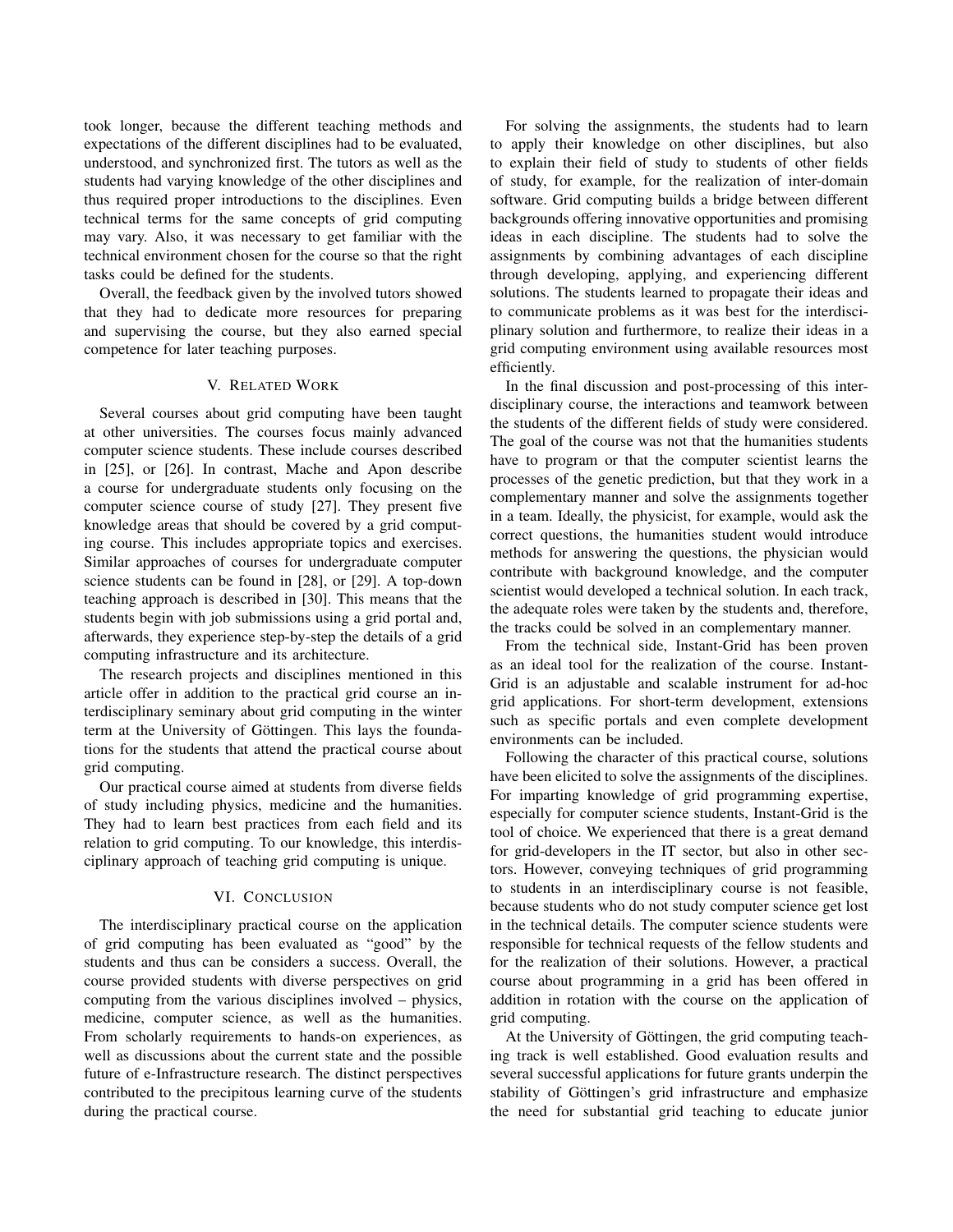assistants.

For the interdisciplinary course described in this article, we plan to extend or exchange assignment tracks. For example, other fields of research that are active in Göttingen can be considered. This could include a track about quality assurance in grid computing [31], a track about numerical simulations in a grid environment, cf. OptiNum-Grid [32], or a track about legal issues [33]. Ideally, a training framework for the application of grid computing technology, as well as for programming grid services should be developed.

The skills that were taught in this course went far beyond the technical ones of applying grid computing. It was about collaboration with colleagues, who introduced different knowledge and who may solve tasks in a different way. It was about communication, in which requirements and proposals are not explained only with technical terms and concepts that are only understandable for people of the same discipline. The participants got deep insights in each discipline and learned to develop solutions in cooperation with students from other disciplines as it is often the case in the professional world, where the disciplines often melt. Acquiring such skills is a life-time experience for the students, as it can only be conveyed in an interdisciplinary course.

#### **REFERENCES**

- [1] I. Foster, "What is the Grid? A Three Point Checklist," *Grid Today*, vol. 1, no. 6, p. 22, 2002.
- [2] H. Neuroth, M. Kerzel, and W. Gentzsch, "German Grid Initiative," Universitätsverlag Göttingen, Germany, 2009, [Online; [http://webdoc.sub.gwdg.de/univerlag/2007/D-Grid](http://webdoc.sub.gwdg.de/univerlag/2007/D-Grid_en.pdf) [en.pdf](http://webdoc.sub.gwdg.de/univerlag/2007/D-Grid_en.pdf) fetched on 13.10.09].
- [3] MediGRID, [Online; [http://www.d-grid.de/index.php?id=](http://www.d-grid.de/index.php?id=42&L=1) [42&L=1](http://www.d-grid.de/index.php?id=42&L=1) or<http://medigrid.de/> fetched on 27.10.2009].
- [4] HEP Grid, [Online; [http://www.d-grid.de/index.php?id=](http://www.d-grid.de/index.php?id=44&L=1) [44&L=1](http://www.d-grid.de/index.php?id=44&L=1) fetched on 13.10.2009].
- [5] TextGrid, [Online;<http://www.textgrid.de/en.html> fetched on 13.10.2009].
- [6] The Grid Ressource Centre in Göttingen: GoeGrid, [Online; <http://goegrid.de/> fetched on 28.10.2009].
- [7] C. Boehme, T. Ehlers, J. Engelhardt, A. Felix, O. Haan, T. Kalman, B. Neumair, U. Schwardmann, and D. Sommerfeld, "Instant-Grid: Fully Automated Middleware-Deployment Using a Live-CD." in *Proceedings of the International Conference on Networking and Services (ICNS)*. IEEE Computer Society, 2006, pp. 70–75.
- [8] I. Foster, "Globus Toolkit Version 4: Software for Service-Oriented Systems," in *Proceedings of the IFIP International Conference on Network and Parallel Computing (NPC05)*, ser. LNCS, vol. 3779. Springer, 2005.
- [9] U. Sax, F. Viezens, Y. Mohammed, T. Lingner, B. Morgenstern, M. Vossberg, D. Krefting, and O. Rienhoff, "MediGRID - Medical Grid Computing," in *EGEE'06 - Capitalising on e-infrastructure*. Geneva, 2006.
- [10] MediGRID-Portal, [Online;<https://portal.medigrid.de> fetched on 27.10.2009].
- [11] D. Krefting, J. Bart, K. Beronov, O. Dzhimovac, J. Falkner, M. Hartung, A. Hoheisel, T. A. Knoch, T. Lingner, Y. Mohammed, K. Peter, E. Rahm, U. Sax, D. Sommerfeld, T. Steinke, T. Tolxdorff, M. Vossberg, F. Viezens, and A. Weisbecker, "MediGRID: Towards a user friendly secured grid infrastructure," *Future Generation Computer Systems*, vol. 25, no. 3, pp. 326–336, 2009.
- [12] Worldwide LHC Computing Grid, [Online; [http://lcg.web.](http://lcg.web.cern.ch/LCG/public/) [cern.ch/LCG/public/](http://lcg.web.cern.ch/LCG/public/) fetched on 13.10.2009].
- [13] "ATLAS detector and physics performance. Technical design report. Vol. 2," cERN-LHCC-99-15.
- [14] G. L. Bayatian *et al.*, "CMS technical design report, volume II: Physics performance," *J. Phys.*, vol. G34, pp. 995–1579, 2007.
- [15] "LHCb technical design report: Reoptimized detector design and performance," cERN-LHCC-2003-030.
- [16] P. Giubellino and E. Crescio, "The ALICE experiment at LHC: Physics prospects and detector design," prepared for 9th International Conference on Nuclear Reaction Mechanisms, Varenna, Italy, 5-9 Jun 2000.
- [17] R. L. B. Morgan, S. Cantor, S. Carmody, W. Hoehn, and K. Klingenstein, "Federated security: The shibboleth approach," *EDUCAUSE Quarterly*, vol. 27, no. 4, 2004, [Online; [http://www.educause.edu/EDUCAUSE+](http://www.educause.edu/EDUCAUSE+Quarterly/EDUCAUSEQuarterlyMagazineVolum/FederatedSecurityTheShibboleth/157315) [Quarterly/EDUCAUSEQuarterlyMagazineVolum/](http://www.educause.edu/EDUCAUSE+Quarterly/EDUCAUSEQuarterlyMagazineVolum/FederatedSecurityTheShibboleth/157315) [FederatedSecurityTheShibboleth/157315](http://www.educause.edu/EDUCAUSE+Quarterly/EDUCAUSEQuarterlyMagazineVolum/FederatedSecurityTheShibboleth/157315) fetched on 15.10.2009].
- [18] A. Aschenbrenner, T. Blanke, N. P. Chue Hong, N. Ferguson, and M. Hedges, "A Workshop Series for Grid/Repository Integration," *D-Lib Magazine*, vol. 15, no. 1/2, 2009, [Online; [http://www.dlib.org/dlib/january09/aschenbrenner/](http://www.dlib.org/dlib/january09/aschenbrenner/01aschenbrenner.html) [01aschenbrenner.html](http://www.dlib.org/dlib/january09/aschenbrenner/01aschenbrenner.html) fetched on 15.10.2009].
- [19] TextGrid, "TextGrid Architektur," TextGrid Report 3.2, Tech. Rep., 2007, [Online; [http://www.textgrid.de/fileadmin/](http://www.textgrid.de/fileadmin/TextGrid/reports/TextGrid_Report_3_2.pdf) [TextGrid/reports/TextGrid](http://www.textgrid.de/fileadmin/TextGrid/reports/TextGrid_Report_3_2.pdf)\_Report\_3\_2.pdf fetched on 15.10.2009].
- [20] S. Abachi *et al.*, "The DØ upgrade," *Nucl. Instrum. Meth.*, vol. A408, pp. 103–109, 1998.
- [21] Fermilab, [Online;<http://www.fnal.gov> fetched on 13.10.2009].
- [22] A. Benardou, P. Constantopoulos, C. Dallas, and D. Gavrilis, "Understanding the information requirements of Arts & Humanities scholarship." in *Proceedings of the Fifth International Digital Curation Conference (IDCC)*. London, 2009.